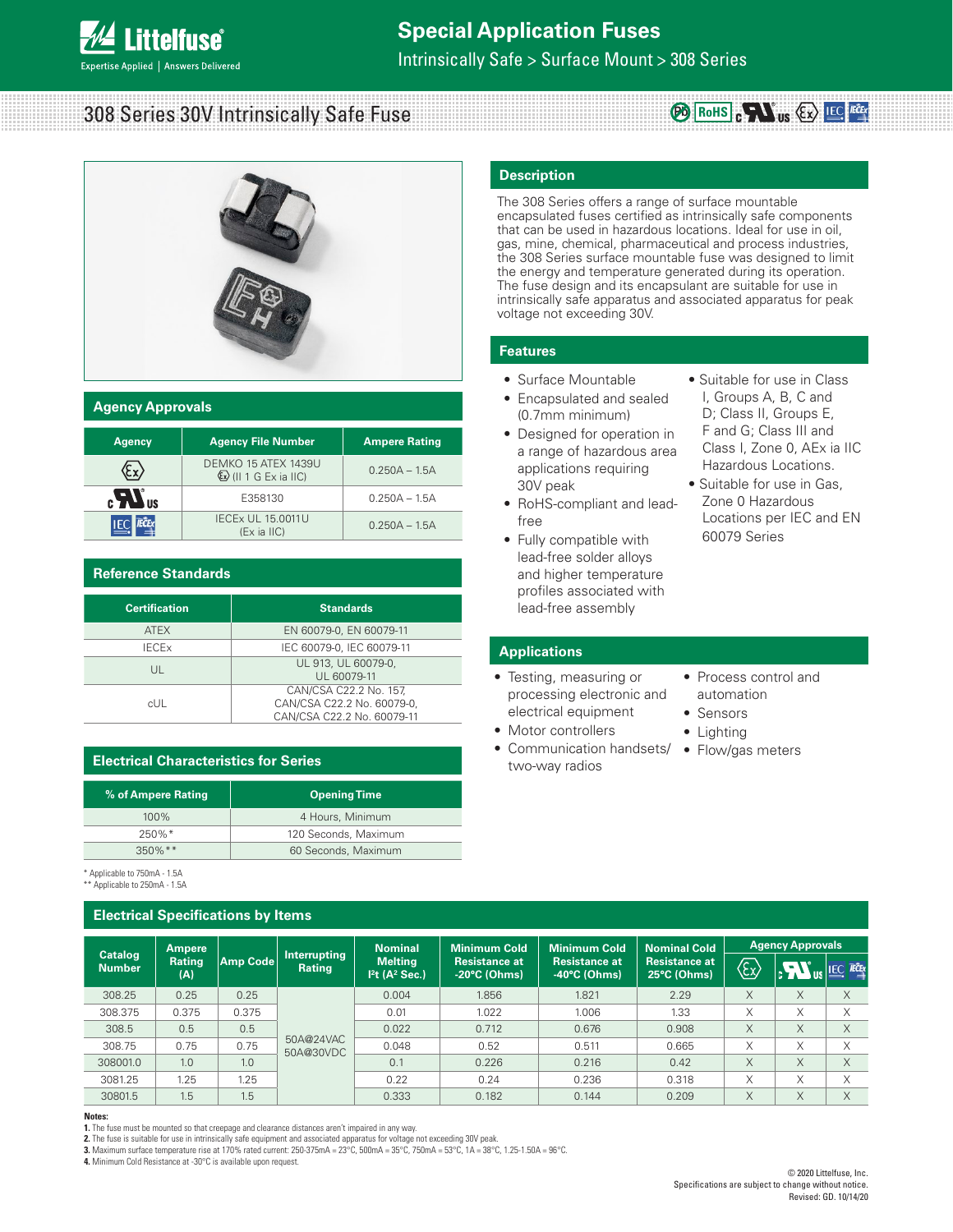

## **Special Application Fuses**

Intrinsically Safe > Surface Mount > 308 Series

## **Temperature Rerating Curve**



#### **Notes:**

**1.** Re-rating depicted in this curve is in addition to the standard re-rating of 20% for continuous operation.

#### **Example:**

For continuous operation at 55°C, the fuse should be rerated as follows:<br>I = (0.80)(0.90)I<sub>RAT</sub> = (0.72)I<sub>RAT</sub>

**2.** The temperature rerating curve represents the nominal conditions. For questions about temperature rerating curve, please consult Littelfuse technical support for assistance.





### **Soldering Parameters**

| <b>Reflow Condition</b>                             | Pb - Free assembly                         |                    |  |
|-----------------------------------------------------|--------------------------------------------|--------------------|--|
|                                                     | - Temperature Min $(T_{s(min)})$           | $150^{\circ}$ C    |  |
| <b>Pre Heat</b>                                     | - Temperature Max $(T_{s(max)})$           | $200^{\circ}$ C    |  |
|                                                     | - Time (Min to Max) (t.)                   | $60 - 180$ secs    |  |
| Average ramp up rate (Liquidus Temp $(T_1)$ to peak | 3°C/second max.                            |                    |  |
| $T_{S(max)}$ to $T_L$ - Ramp-up Rate                | 3°C/second max.                            |                    |  |
| <b>Reflow</b>                                       | - Temperature (T <sub>1</sub> ) (Liquidus) | $217^{\circ}$ C    |  |
|                                                     | - Temperature (t,)                         | $60 - 150$ seconds |  |
| Peak Temperature (T <sub>a</sub> )                  |                                            | $260+0/-5$ °C      |  |
| Time within 5°C of actual peak Temperature $(t_0)$  | 30 Sec Max                                 |                    |  |
| <b>Ramp-down Rate</b>                               |                                            | 6°C/second max.    |  |
| Time 25°C to peak Temperature $(T_P)$               |                                            | 8 minutes max.     |  |
| Do not exceed                                       |                                            |                    |  |